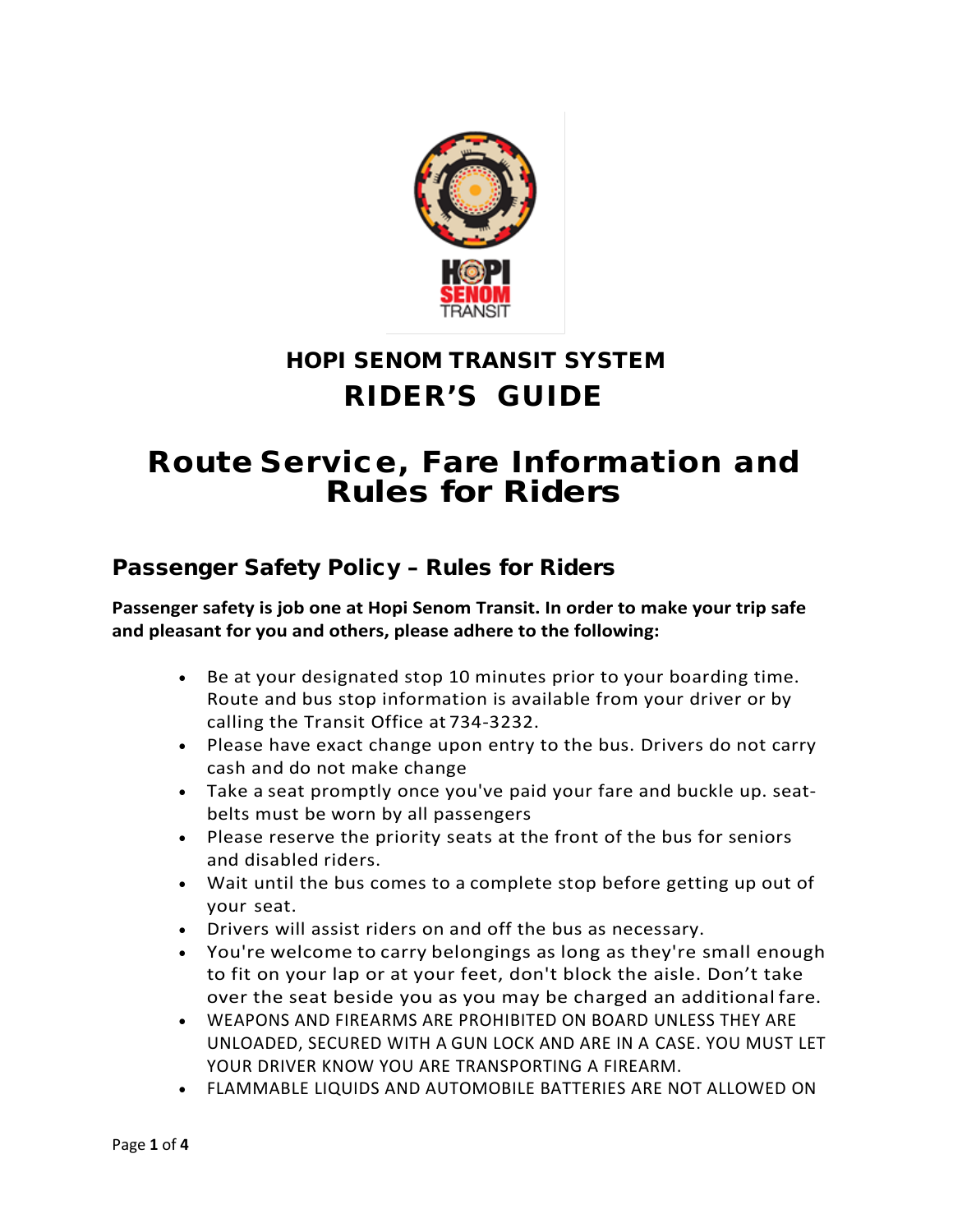THE BUS.

- Alcoholic beverages are strictly prohibited on the bus. DRIVERS WILL REFUSE SERVICE TO ANY PASSENGER WHO IS INTOXICATED, HAS AN ODOR OF ALCOHOL OR MARIJUANA ON THEIR PERSON, IS UNDER THE INFLUENCE OF DRUGS OR WHO MAY BE THREATENING OR DISRUPTIVE TO OTHERS.
- PROPANE/BUTANE WILL BE PERMITTED ON BOARD ONLY IN 16.2 OZ. PRE-FILLED CYLINDERS WITH A MAXIMUM OF 2 CYLINDERS PER PASSENGER.
- Smoking and vaping is prohibited in and around the vehicles at all times.
- Eating is not allowed on Transit buses. You may consume beverages if the beverage is contained in a spill-proof or screw-top container or bottle. No fountain drinks are allowed on the bus!
- Parents must keep children with them, seated and buckled.
- Passengers must always use earphones or headset with portable media devices.
- Passengers will be asked to get off the bus or be suspended for disruptive behavior.
- Don't vandalize. Criminal Damage to Property is a violation of the Hopi Code and can be punished with a fine or jail sentence.
- Keep your valuables secure and always hold your backpack, purse or other possessions in your lap or other secure location to prevent easy access by others.
- If you are a victim of a crime, or see a crime taking place, please alert your driver. You can also call 911 or the Hopi Senom Transit office at 928-734-3232.

# Inspection of Bags and Packages

We reserve the right to inspect all packages and baggage. Refusal of inspection may result in refusal of services.

# Passengers with Disabilities

Passengers with disabilities will receive the same treatment and services as all other passengers. In order to provide you the best service possible:

- Tell the driver if you need help and what type of assistance is needed.
- Share your destination with thedriver.
- Trained service animals accompanying persons with disabilities are always welcome on board. Please control service animals at all times.
- Your driver can accommodate wheelchair or mobility aid provided it will fit on the lift or in the securement location on the bus and meets the ADA definition of a common wheelchair.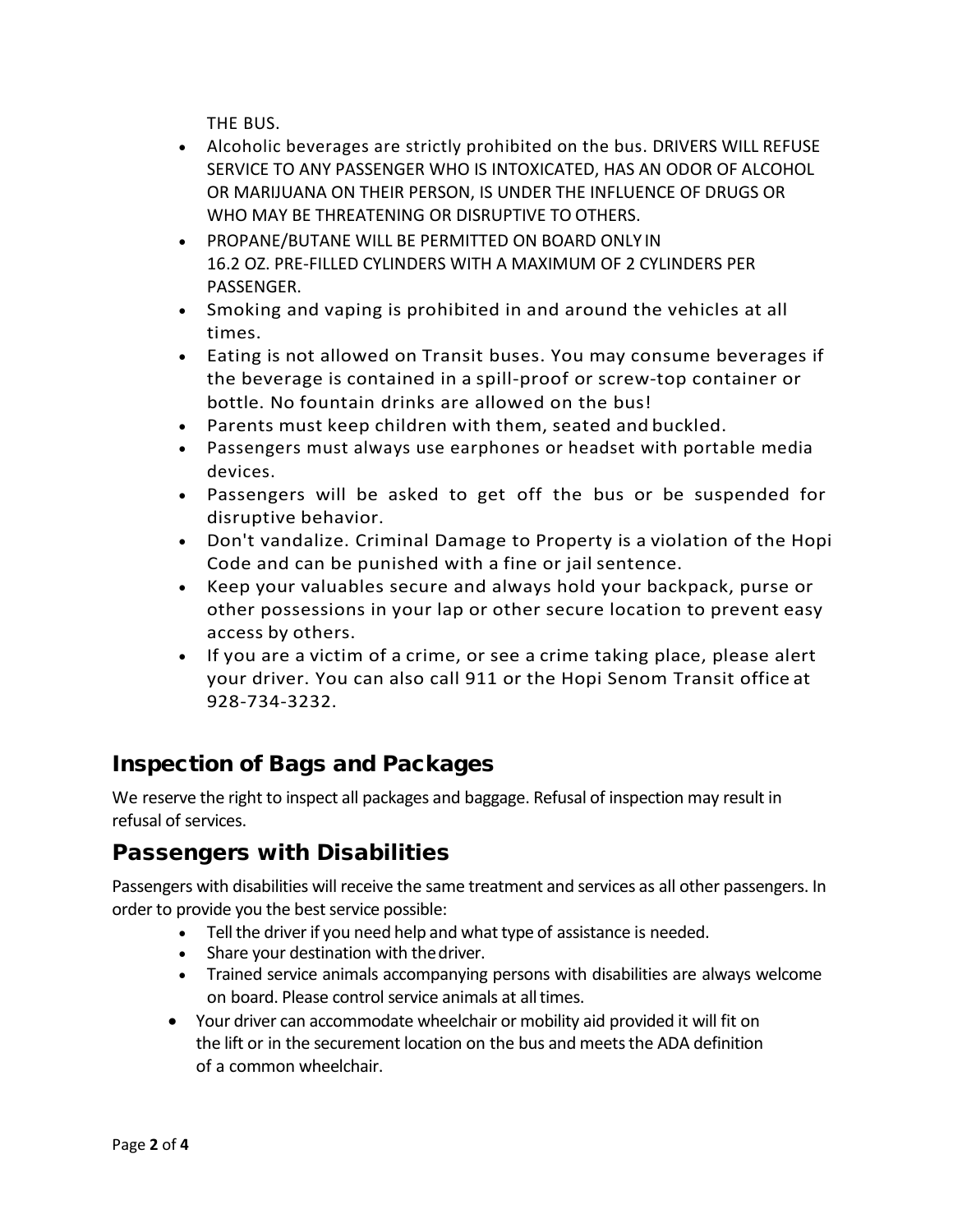### Alcohol, Drugs, Drug Paraphernalia and Controlled **Substances**

The transportation of alcohol, drugs, drug paraphernalia and controlled substances without a prescription on and to Hopi tribal lands is strictly prohibited by Hopi Tribal law and is an unlawful use of Tribal Transit. Transportation of these items is a violation of the Hopi Code and can be punished with a fine or jail sentence. We reserve the right to inspect any packages or carry-on luggage, purses or backpacks.

#### Customer Service

- Our passengers can expect quality customer service from Hopi Senom Transit staff.
- Transit drivers are safe, friendly and courteous at alltimes.
- Drivers will ask persons entering and exiting the bus if they need assistance.
- Your bus will be clean and a safe environment for your trip.
- All drivers will adhere to Arizona state and Hopi Tribe driving rules and regulations as per state and Hopi Tribal Law.
- Drivers are trained in securing wheelchairs and operating wheelchair lifts.
- Drivers follow the fixed route schedules and will be on time.
- Contact the Transit office if the bus does not arrive in the plus or minus 10 minute window of your scheduled pick-up time
- YOU MAY FILL OUT A CUSTOMER COMPLAINT FORM SHOULD YOU WISH TO DOCUMENT YOUR CONCERNS. THE FORM IS AVIALABLE ON YOUR BUS AND AT OUR OFFICE.

### Fares

No fares will be charged due to the COVID-19 Emergency at Hopi. We will again charge fares once the Hopi Tribe declares the Emergency as ended. Call our office for more information.

# Refusal of Service

Hopi Senom Transit reserves the right to refuse to any person and has authorized our drivers to refuse service to any passenger who is intoxicated, under the influence of drugs, or may be dangerous or disruptive or for any other reason that might create harm or make the trip unsafe or uncomfortable for other passengers and the driver or may cause damage to the bus. Our drivers will remove passengers from the bus who are belligerent, display rude or disrespectful behavior or refuse to follow Transit policies or the driver's directions. It the driver believes a passenger poses a safety or health threat to themselves or others, the driver will contact Transit Dispatch or Law Enforcement for assistance.